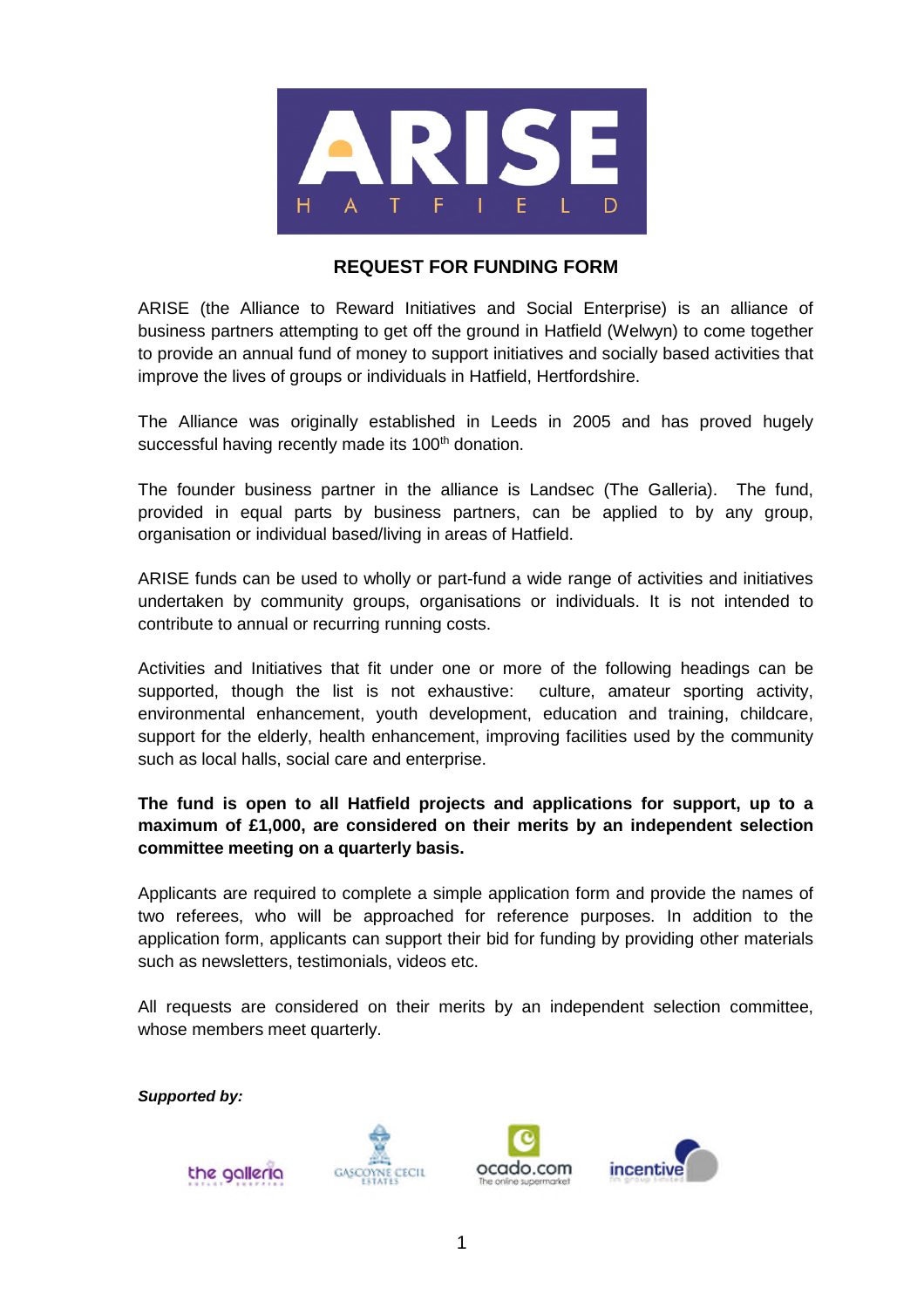# **INFORMATION ABOUT YOUR GROUP**

- 1. Name of group, organisation or individual requesting funding:
- 2. Applicant's Name: 3. Address including postcode: 4. Daytime telephone number: 5. E-mail address: 6. (If applying on behalf of a group or organisation, please answer the following) When was the group/organisation formed? 7. What is its status? (Registered Charity, Voluntary Organisation, Social Enterprise, Community Interest, Company etc. (If a charity please give its registered number): 8. How often does the group or organisation meet/hold events? 9. How many people are involved in the activities of your group or organisation? 10. What are the main activities of the group or organisation?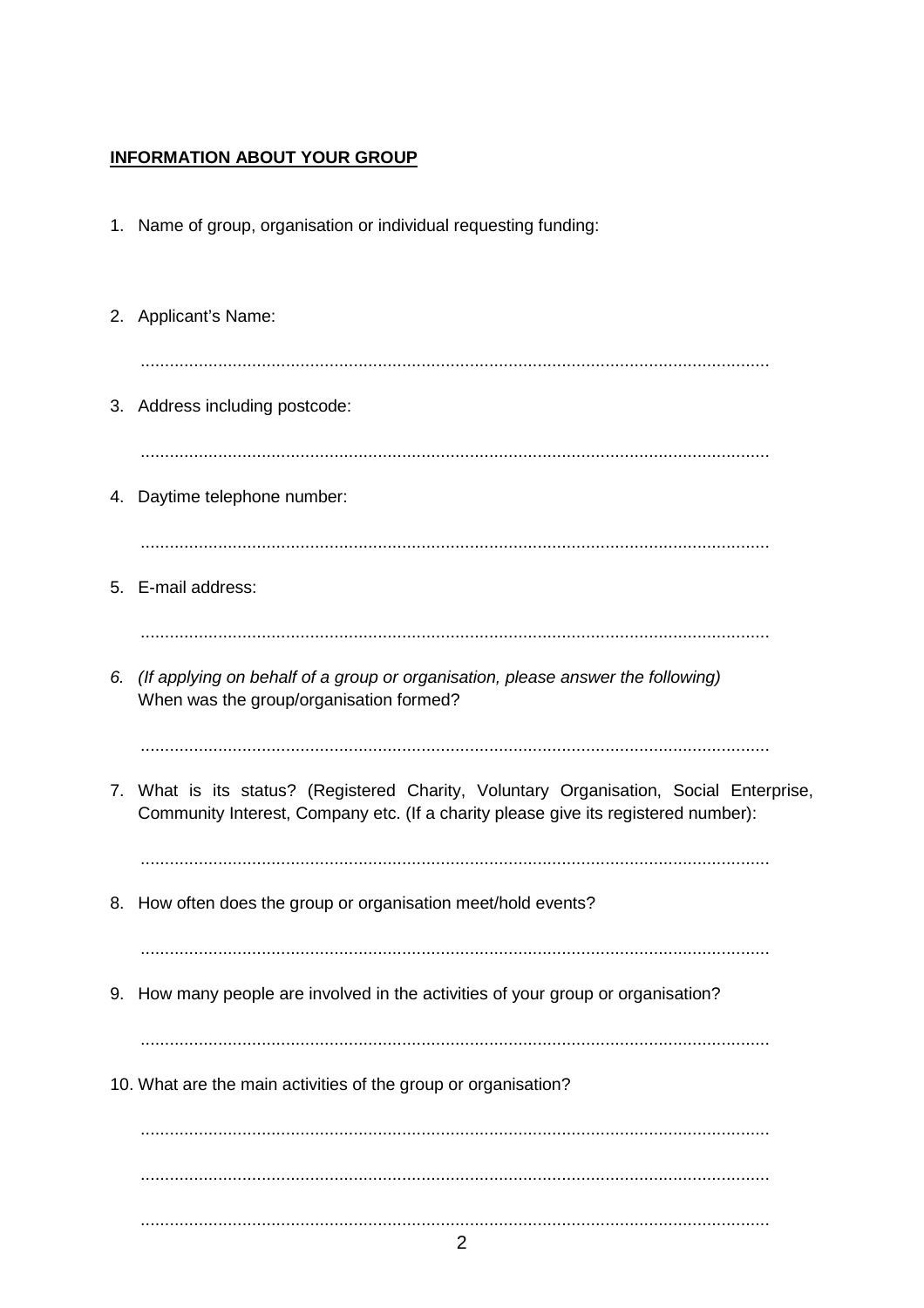# **FUNDING DETAILS**

| 1. | Amount of funding you are requesting (£):                                                                                                                           |
|----|---------------------------------------------------------------------------------------------------------------------------------------------------------------------|
| 2. | Have you previously received funding from ARISE Hatfield?<br>YES/NO                                                                                                 |
|    | If YES please detail the project/s you received funding for and how much. If you have<br>received multiple grants from ARISE Hatfield please detail each one below. |
|    |                                                                                                                                                                     |
|    |                                                                                                                                                                     |
| 3. | Please detail the project that you are seeking funding for?                                                                                                         |
|    |                                                                                                                                                                     |
|    |                                                                                                                                                                     |
|    |                                                                                                                                                                     |
|    |                                                                                                                                                                     |
|    |                                                                                                                                                                     |
|    |                                                                                                                                                                     |
|    |                                                                                                                                                                     |
| 4. | Please provide a detailed breakdown of the costings involved and how the ARISE<br>funding would be spent:                                                           |
|    |                                                                                                                                                                     |
|    |                                                                                                                                                                     |
|    |                                                                                                                                                                     |
|    |                                                                                                                                                                     |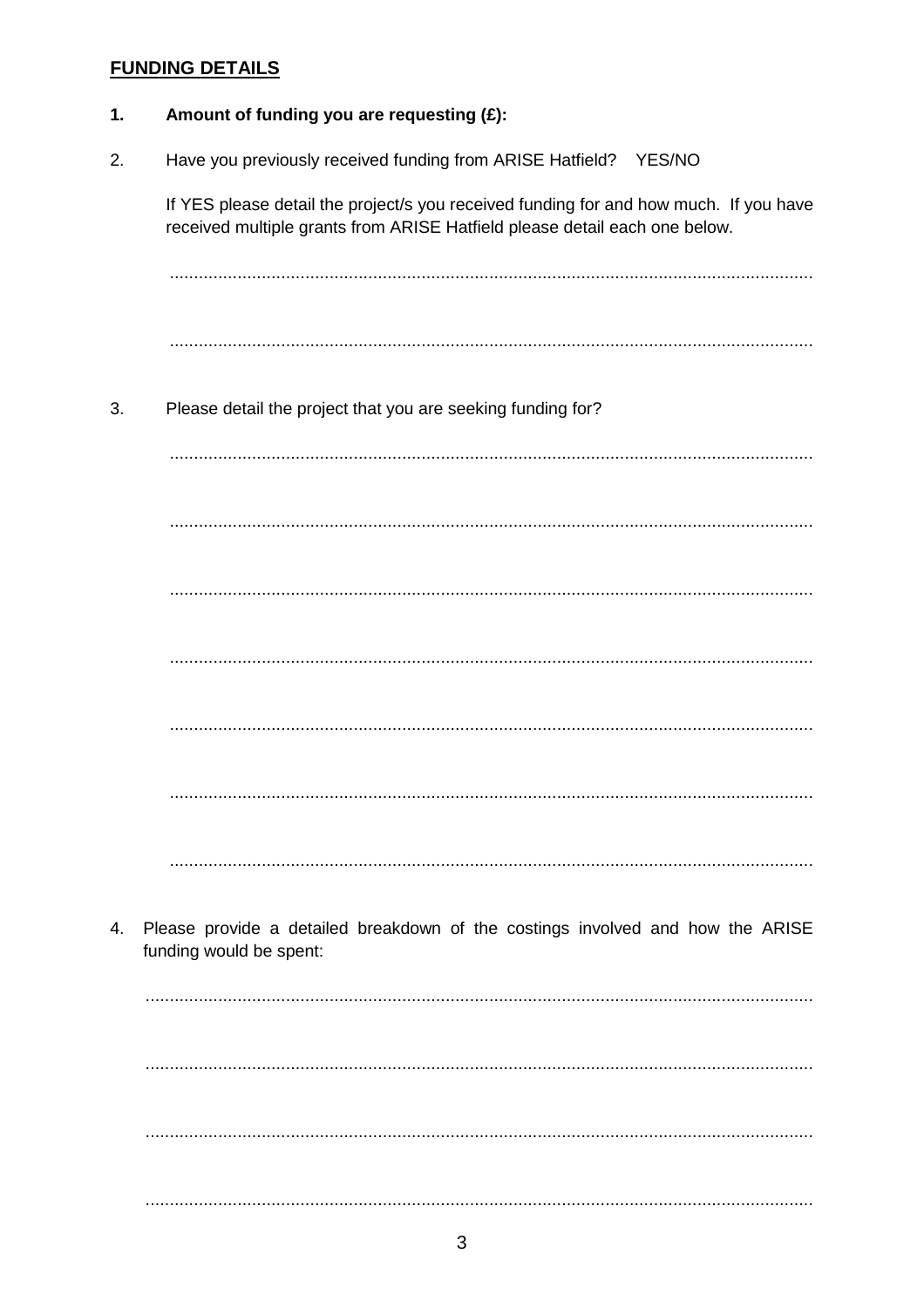5. What positive difference do you hope to make through the project/activity/event for which you are seeking funding? (Use extra sheet as required):

6. Will the ARISE funding be used to wholly or part fund your activity/event/initiative? **WHOLLY/PART FUND** 7. If you are seeking part funding, do you have the other sources of funding in place? YES/NO If yes, please say what other sources of funding you have secured: 

If other funding is required but has not yet been secured, please specify how you intend 8. to obtain the additional monies: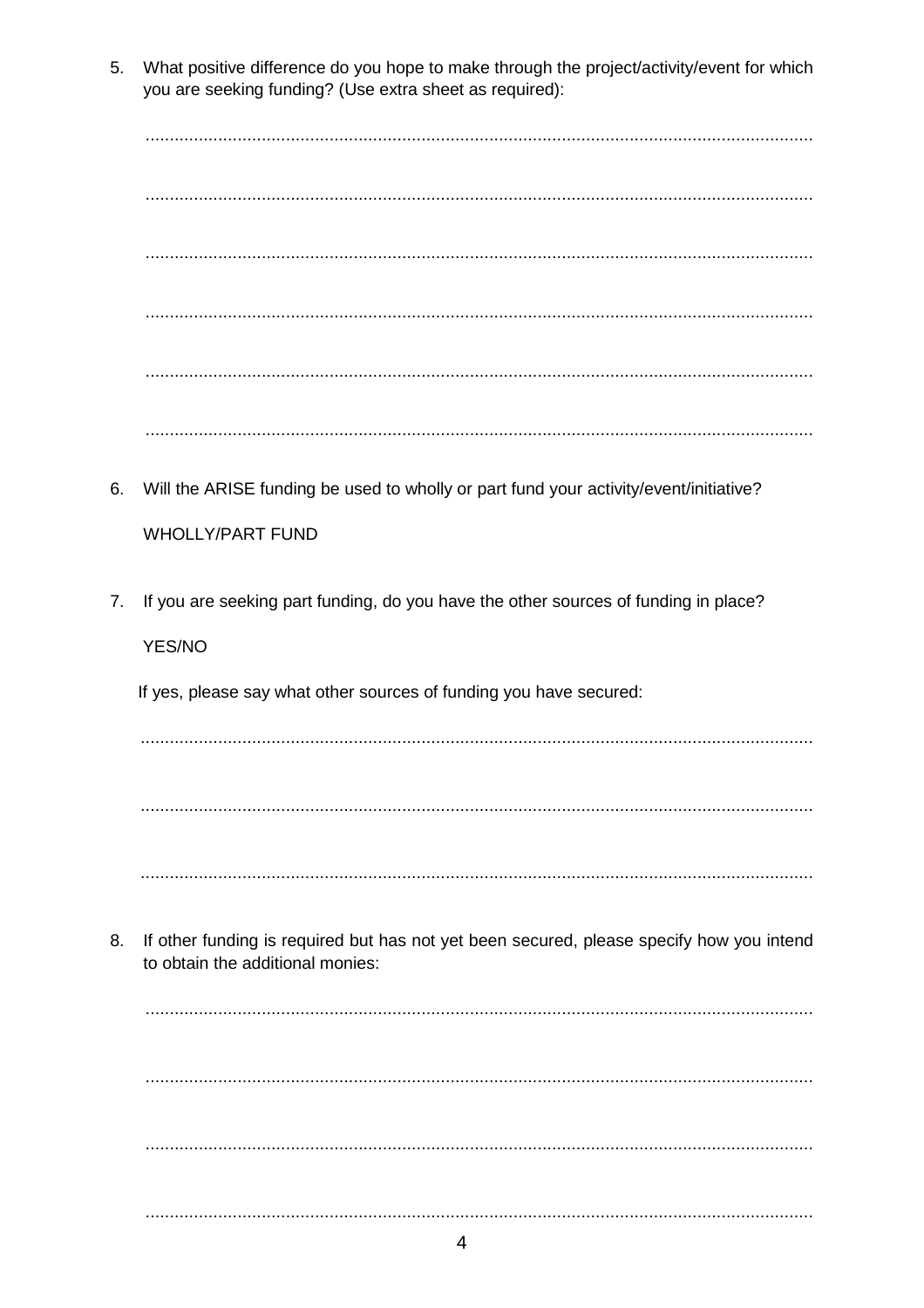9. Please also advise if your group/organisation has held/is planning to hold its own fundraising activities in support of the project/event or initiative for which ARISE funding is being sought. Also advise to what extent the project/event/initiative is supported, or will be supported in kind, through things such as the services of volunteers, free use of facilities and/or receipt of goods or services in kind. (Please provide this information as part of your detailed costings on a separate sheet):

.......................................................................................................................................... .......................................................................................................................................... .......................................................................................................................................... ..........................................................................................................................................

10. Answer this question only if applicable: What, if any, are the longer-term plans/objectives of the group or organisation for which you are seeking funding? For example, do you plan to expand the services/activities/facilities that you provide? (Use extra sheet, as required):

.......................................................................................................................................... .......................................................................................................................................... .......................................................................................................................................... .......................................................................................................................................... .......................................................................................................................................... -----------------------------------------------------------------------------------------------------------------------

**If your application is approved for funding: Please provide ARISE Hatfield with an update on your project one month after receiving the funds. Please also provide photos for PR/Website/Social Media use.**

**Should your project change or is unable to go ahead for any reason after you have received funding you must inform mail@almarketing.com**